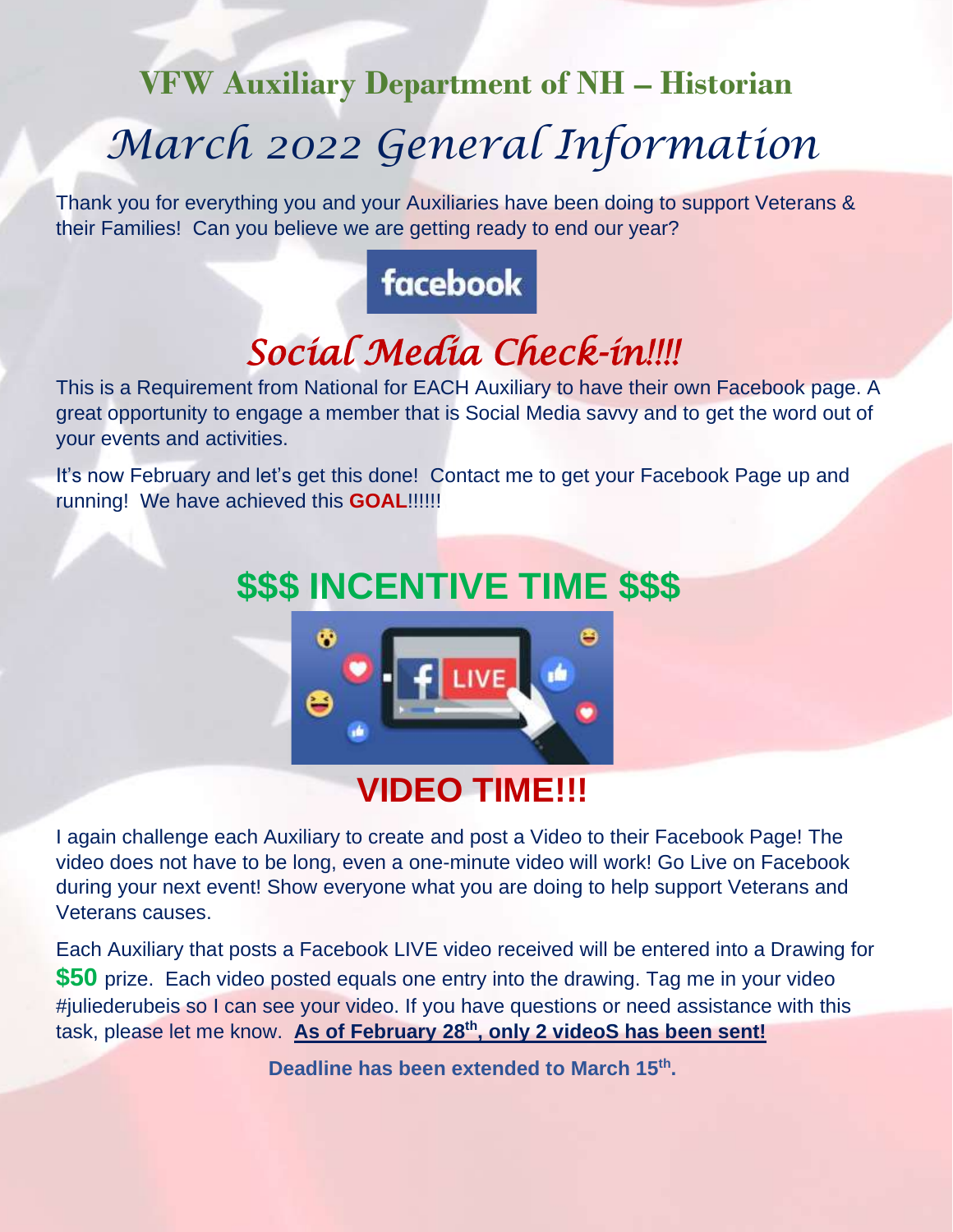## Historian & Media Relations Award!!!!

### **Historian & Media Relations Award for Auxiliaries No. 1** Entry Form . 2021-2022 Program Year



1. Most outstanding Auxiliary Facebook Page (must be managed by the Auxiliary).

- Citation to every Auxiliary that submits a minimum of six (6) screenshots of the Auxiliary's Facebook page to their Department Historian & Media Relations Chairman by March 31, 2022. Citations will be mailed directly to the participating Auxiliaries from National Headquarters.
- Citation and \$25 to one Auxiliary in each of the four (4) Conferences with the most outstanding Auxiliary Facebook page. Winners will be announced and awards presented at the 2022 National Convention in Kansas City, Missouri.

#### Auxiliaries are to send this completed form to their Department Historian & Media Relations Chairman by March 31, 2022.

Auxiliary Name:

No.:

Department of:

Post content and imagery must be the original work of the Auxiliary (e.g., not shared from the VFW or VFW Auxiliary National Headquarters, Department Headquarters or any other organization, nonprofit group, company, etc.) Facebook posts must be featured between July 1, 2021 and March 31, 2022. Please attach a minimum of six (6) screenshots of the Auxiliary's Facebook page.

Department Historian & Media Relations Chairman:

(signature)

Date:

The Department Historian & Media Relations Chairman is to sign and send ONE completed Department-winning entry form to National Historian & Media Relations Ambassador Jeanne Laurine by April 30, 2022 for judging.

**AND** 

The Department Historian & Media Relations Chairman is to sign and send a copy of each completed entry form to National Headquarters by April 30, 2022 for a citation to be mailed directly to the local Auxiliary President.

Any forms sent to National Headquarters without the Department Historian & Media Relations Chairman's signature will not be processed and will be returned to the local Auxiliary. The submission deadline still applies.

### **DO NOT SIGN OR DATE THIS FORM!!!**

Please submit this to me before 03/31/2022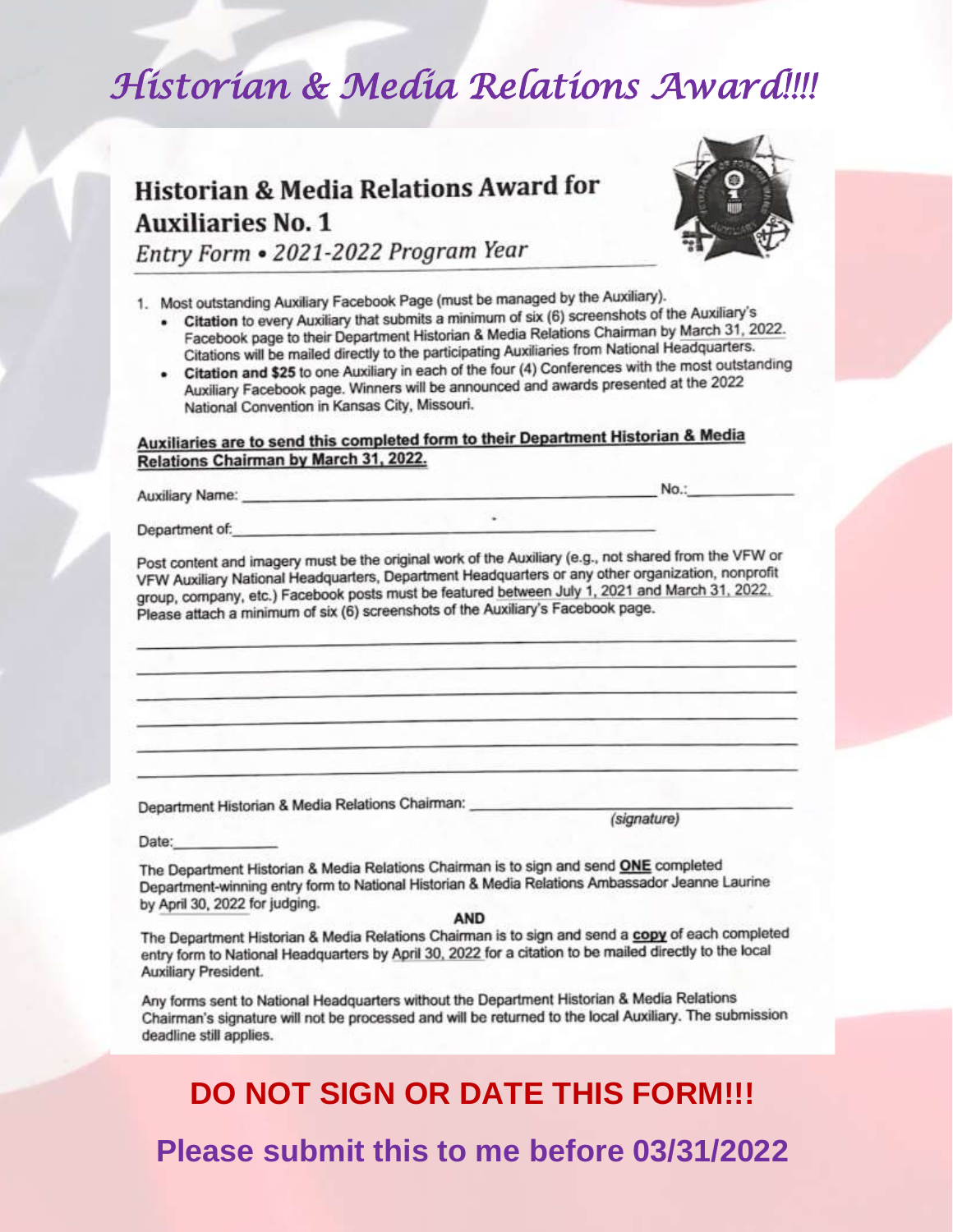## REPORTING

#### Reporting for https://nh.vfwportal.net/public/



#### Department of New Hampshire Online Program Reporting (2021-2022)

#### **Submit Reports**

#### \* Fields are required | # = Numbers Only

#### Program

\* Project

#### **Auxiliary Participation**

Auxiliary reports ONLY check Auxiliary | VFW may check Men if Mens Auxiliary participated. If VFW checks Auxiliary, it will become an Auxiliary only report. DO NOT COMBINE VFW & Auxiliary reports.

- Auxiliary
- \*# Total Members
- \*# Total Hours
- \*# Total Miles
- \*# Total Project Cost
- \* Date of Event

**Total Mileage Reimbursement** 

# Total Money Raised

\* Description of Project and Who Benefited:

If applicable be sure to explain how many YOUTHS were involved in the activity. For example 8 boy scouts, 23 kids in the class making cards, etc. Add details as requested by Dept Chairmen.

#### \* Person Submitting Report

Go Back Submit

#### Publicity / Media

#### U01 PUBLICITY V